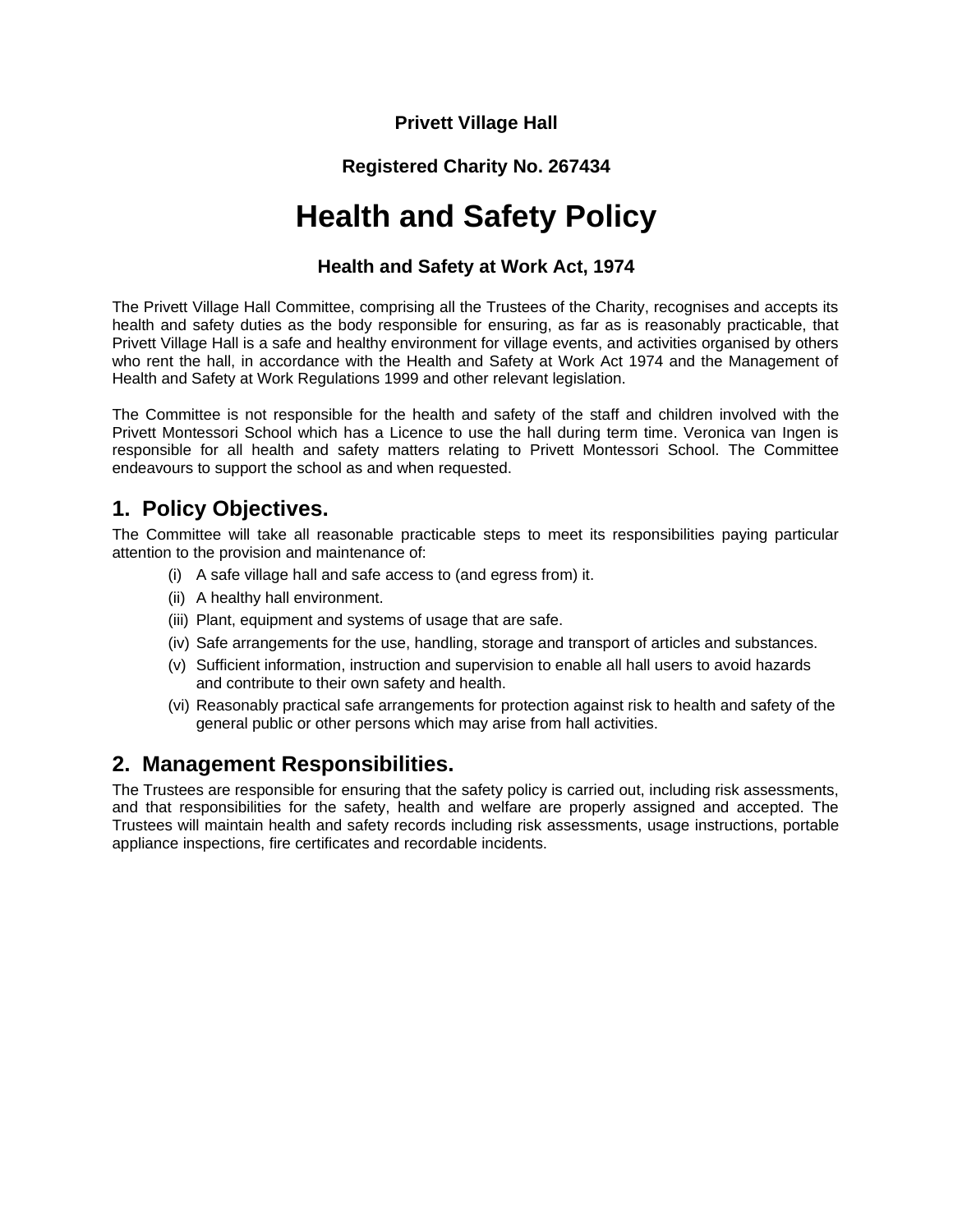# **3. Hall Users' Responsibilities.**

It is the duty of all Hall Users, under Section 7 of the Health and Safety at Work Act, to take reasonable care for the lives of themselves and others who may be affected by their acts and omissions. Every individual must:

- (i) Take care of his/her safety whilst at the hall.
- (ii) Take care for the health and safety of all members of the general public who may be affected by his/her actions or omissions with particular consideration for the needs of children and young persons and the elderly and infirm engaged in activities at the hall.
- (iii) Comply with all safety instructions displayed in the hall.
- (iv) Be aware of personal safety if alone in the hall, particularly in the evening.
- (v) Co-operate with the Trustees so as to enable them to carry out their own responsibilities successfully.
- (vi) Not wilfully misuse nor interfere with any item provided in the interests of health, safety or welfare.
- (vii) Report at the earliest opportunity injuries, accidents or dangerous occurrences at the hall including those involving the public and participants in organised activities.

### **4. Policy for Visitors and Contractors**

The person renting the hall will be provided with written instructions for use of the hall and details of how to contact a Trustee if issues arise. The person renting the hall must take responsibility for their visitors and assist in their evacuation from the building during an emergency or arrange help in the event of an accident.

### **5. First Aid and Accident Reporting**

- (i) A First Aid Box is provided in the kitchen. The Trustees are responsible for replenishment.
- (ii) In the event of an injury or illness a Trustee, if one is present, or the person renting the hall should ring for an ambulance directly. To call an ambulance - dial 999 and ask for ambulance.
- (iii) All accidents must be entered in the Accident Book situated in the kitchen.
- (iv) The Trustees will investigate incidents, accidents and near misses and consider the actions necessary to prevent a recurrence.

## **6. Fire Drills and Evacuation Procedures.**

- (i) The assembly point for the whole building is the car park. No-one should leave the assembly point without the permission of the person in charge.
- (ii) If a fire occurs the Fire Brigade must be called immediately by dialling 999 and asking for Fire.
- (iii) A Trustee must be notified of the fire and the actions that are being taken.
- (iv) When the Fire Brigade arrives advise whether all persons are accounted for and location of fire.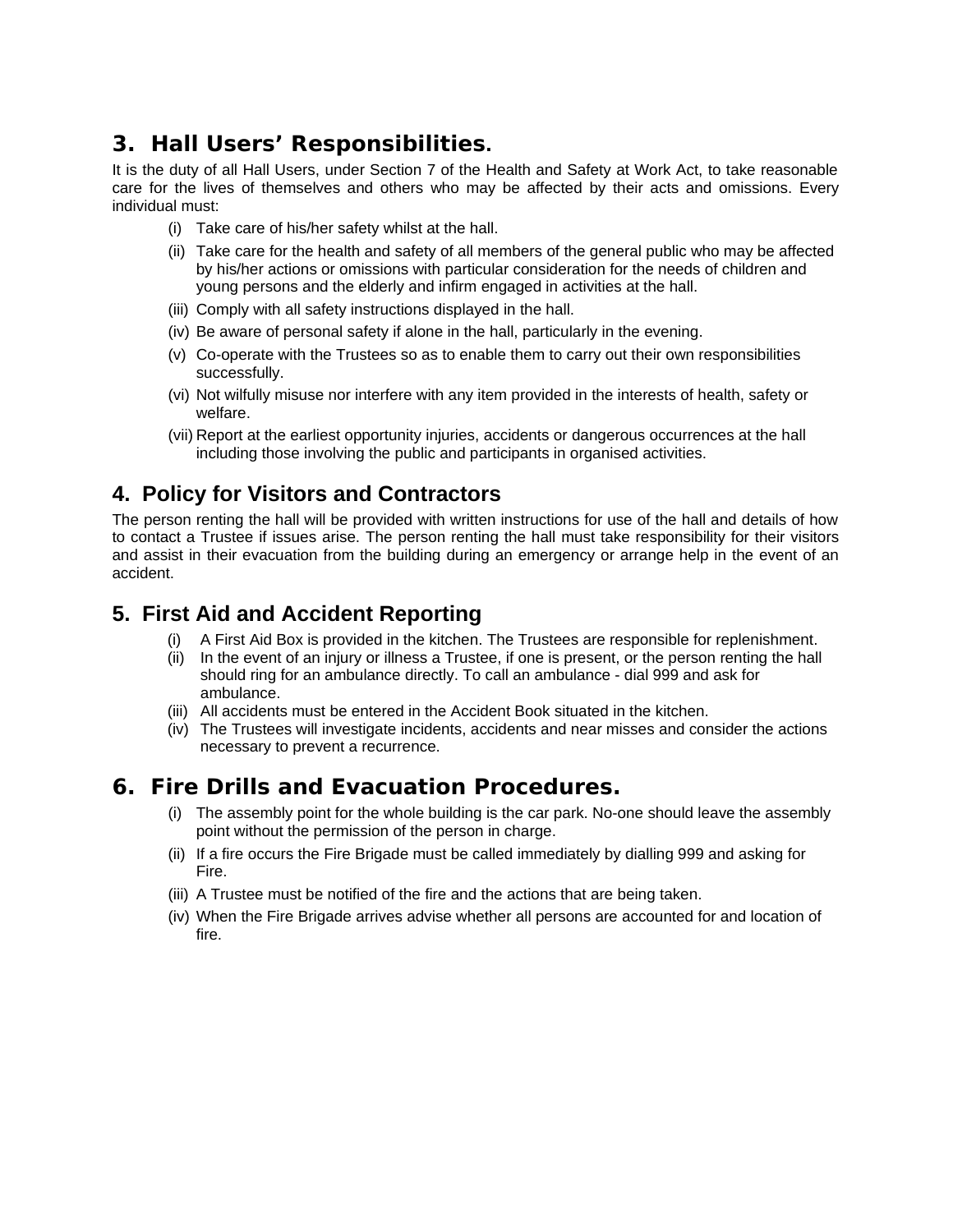# **7. Smoking**

The hall is a no-smoking environment. Hall users are not allowed to smoke anywhere in the building. Smoking is permitted outside the building but cigarette ends must be extinguished and placed in the metal box provided on the wall by the front doors. The Trustees are responsible for managing the No Smoking policy.

# **8.** S**afe** e**quipment**

The Trustees are responsible for identifying all hall equipment that needs maintaining and ensuring effective maintenance procedures are drawn up and carried out. Problems found with any equipment should be reported to a Trustee. The Trustees are also responsible for checking that new equipment meets health and safety standards before it is purchased.

# **9. Safe Handling of and Use of Substances**

The Trustees are responsible for identifying substances which need a COSHH assessment and undertaking COSHH assessments. They are also responsible for ensuring all the actions to reduce the risks identified in the assessments are implemented. The Trustees are also responsible for checking (before purchase) that all new substances can be used safely.

## **10. Food Hygiene**

All users of the hall should comply with the following specific hygiene requirements when handling or preparing food:

- (i) Regularly wash hands before and during food preparation but especially after using the toilet.
- (ii) Refrain from handling food if experiencing any skin, nose, throat or bowel problem.
- (iii) Ensure cuts and sores are covered with waterproof dressings.
- (iv) Keep themselves clean and wear clean clothing.
- (v) Do not smoke in a food room (it is illegal and unhygienic).
- (vi) Never cough or sneeze over food.
- (vii) Clean as you go. Keep all equipment and surfaces clean.
- (viii) Prepare raw and cooked food in separate areas. Keep food covered and either refrigerated or piping hot.
- (ix) Ensure waste food is disposed of properly. Keep the lid on the dustbin and wash your hands after putting waste in it.
- (x) Avoid handling food as far as possible.
- (xi) Advise the Trustees of any defects or concerns regarding the facilities e.g. cleanliness, refrigeration operation, cracked food preparation surfaces.

## **11. Cleaning Materials, General Machinery and High Risk Areas.**

- (i) All portable machinery must be switched off and unplugged when not in use.
- (ii) Wandering cables are a hazard, use with caution and safety in mind.
- (iii) All cleaning materials must be locked away when not in use. Two lockable cupboards are provided, one in the gents toilet and one in the Lobby.